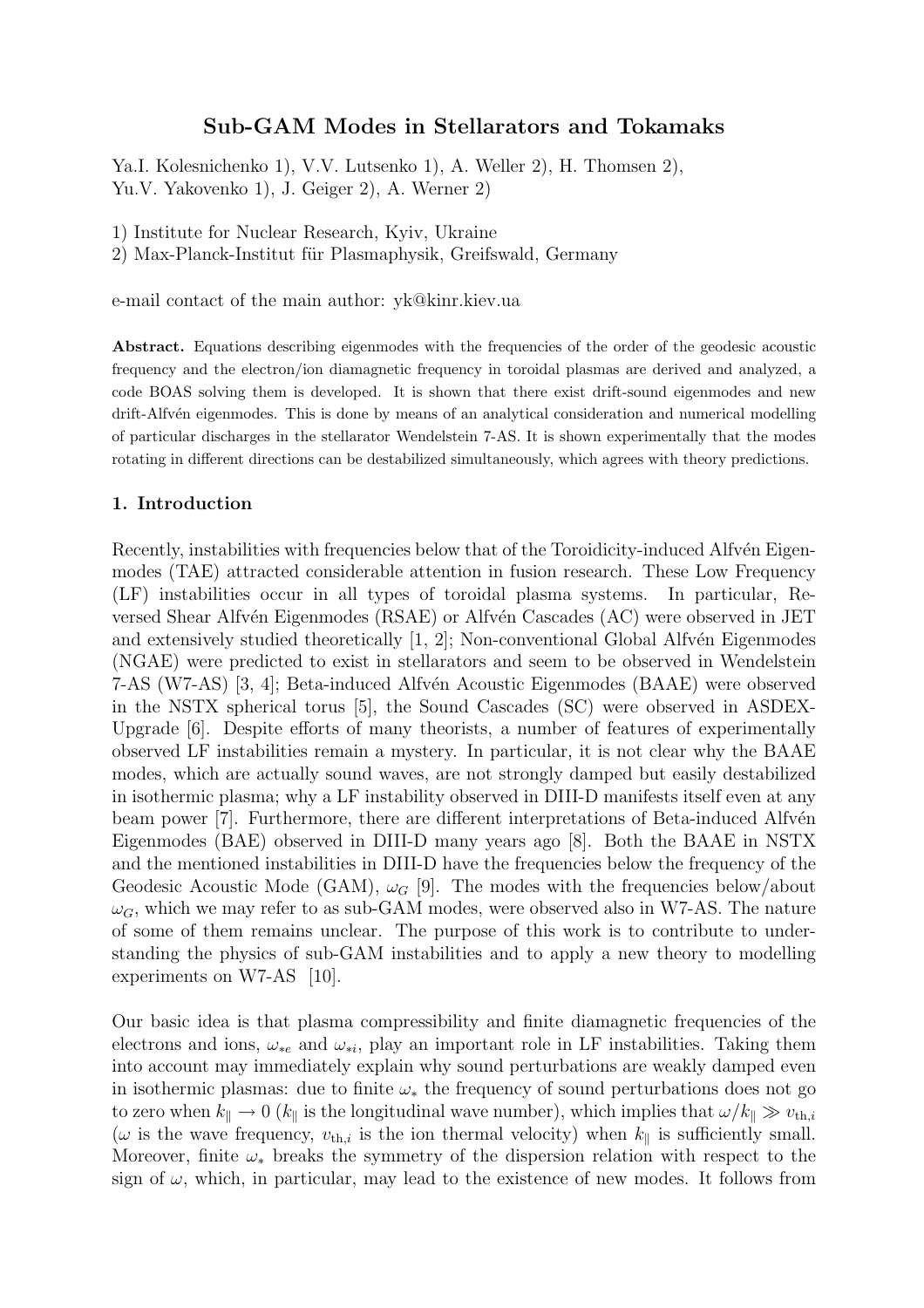the foregoing that the ideal MHD approximation may be insufficient for the description of LF modes. Note that this was realized long time ago; nevertheless, typically one usually uses ideal MHD to describe destabilized eigenmodes. On the other hand, studies beyond ideal MHD showed new interesting results: Kinetic Ballooning Modes (KBM) and Energetic Particle Modes (EPM) of drift type were predicted [11], and new features of LF instabilities were revealed due to taking into account plasma compressibility and the ion diamagnetic frequency on the same footing [12]. However, the mentioned results are relevant only to Alfv $\acute{e}$ n perturbations; another important class of perturbation — sound  $perturbations$  — is not considered yet. Moreover, the mentioned Alfvén perturbations are studied in the framework of ballooning formalism, which describes EPM and gap modes localized at rational flux surfaces but cannot describe the modes with frequencies close to extrema of Alfv<sup>en</sup> continuum away from the rational surfaces *like Global Alfven* Eigenmodes (GAE), NGAE and RSAE] and requires additional efforts to calculate the radial structure of the modes. This motivated us to derive new equations describing both drift-Alfv<sup>én</sup> perturbations and drift-sound perturbations. A difficulty to be overcome in this way is that the equations for perturbations of the drift-sound type do not contain radial derivative terms and, thus, determine only continuum but not eigenmodes. We assume that the problem can be resolved due to the magnetic field inhomogeneity, which couples the drift-sound perturbations with the drift-Alfvénic perturbations.

### 2. Basic equations and the code BOAS

We proceed from the collisionless fluid equations derived in Refs. [13, 14], which take into account the anisotropy of the plasma pressure and the gyroviscous cancellation [15]. We assume that  $v_{th,i} \ll \omega/k_{\parallel} \ll v_{th,e}$ , where  $v_{th,e}$  is the electron thermal velocity. In this case the longitudinal thermal flux dominates the electron energy balance; therefore, the electron temperature is flattened out along the field lines:  $\mathbf{B} \cdot \nabla T_e = 0$  (with **B** the magnetic field strength and  $T_e$  the electron temperature), which implies that the electron temperature remains isotropic in the perturbed state. In addition to this equation, we use the equation of motion (without the inertia term) and the quasi-neutrality condition  $n_e =$  $n_i$  (where  $n_{e/i}$  is the electron/ion density) to describe electrons. For the ion component, we neglect the longitudinal thermal fluxes due to the condition  $\omega/k_{\parallel} \gg v_{th,i}$  (this implies that there is no mechanism to maintain the pressure isotropy and, thus, the perturbed ion pressure is strongly anisotropic). To eliminate fast magnetoacoustic waves from the consideration, we take into account that the Alfvén waves and the sound waves weakly disturb the total perpendicular pressure of the magnetic field and plasma. For low- $\beta$ plasmas, the plasma pressure can be neglected, which leads to the condition  $\tilde{B}_{\parallel} \approx 0$  (tilde labels perturbations). Finally, we take the equilibrium magnetic field,  $B_0$ , and perturbed quantities,  $X$ , in the forms:

$$
B_0 = \bar{B} \left( 1 + \frac{1}{2} \sum_{\mu\nu} \epsilon_B^{(\mu\nu)}(r) e^{i\mu\theta - i\nu N\phi} \right), \quad \tilde{X} = \sum_{m,n} \tilde{X}_{m,n}(r) e^{im\theta - in\phi - i\omega t}, \quad (1)
$$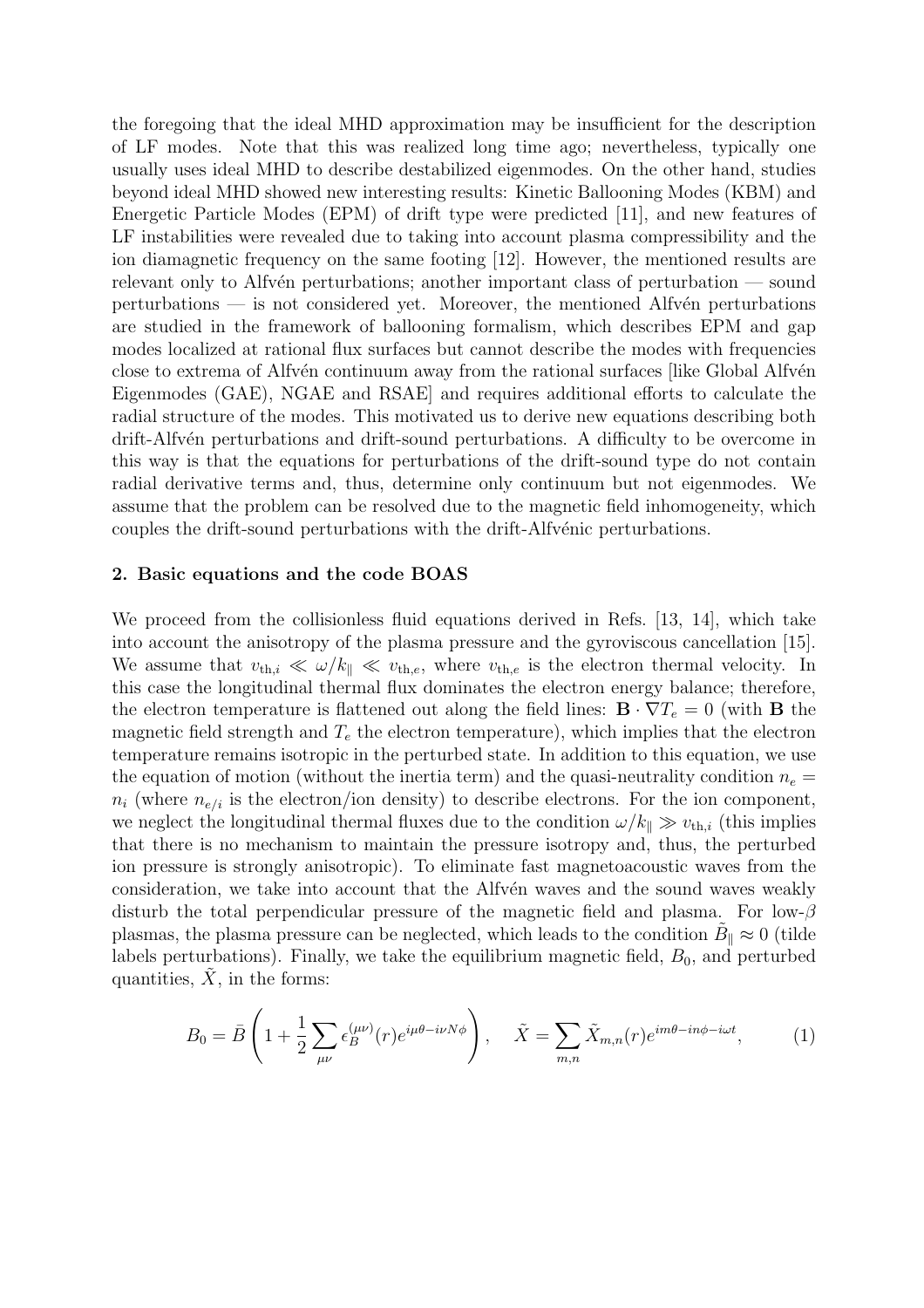where  $r, \theta$ , and  $\phi$  are Boozer coordinates,  $\epsilon_B^{(-\mu, -\nu)} = \epsilon_B^{(\mu\nu)}$  $_{B}^{(\mu\nu)}$ , N is the number of the field periods. Then we obtain the following set of equations (details will be published elsewhere):

$$
\omega^{2} (\omega - \omega_{*e}) \zeta_{mn} - k_{mn}^{2} c_{ei}^{2} [\omega - \omega_{*i} + 3\tau (\omega - \omega_{*e})] \zeta_{mn} = -\frac{c}{\bar{B}} c_{ei}^{2} [\omega (1 + 2\tau) + \omega_{*i}]
$$
  
 
$$
\times (\omega - \omega_{*i}) \frac{k_{m,n}^{2}}{r} \left[ \mu \epsilon_{B}^{(\mu \nu)} \frac{d\Phi_{m+\mu,n+\nu N}}{dr} + (m+\mu) \frac{d\epsilon_{B}^{(\mu \nu)}}{dr} \Phi_{m+\mu,n+\nu N} \right],
$$
 (2)

$$
\frac{1}{r}\frac{d}{dr}r\left[\frac{\omega^2-\omega_G^2}{v_A^2}\left(1-\frac{\omega_{*i}}{\omega}\right)-k_{m+\mu,n+\nu N}^2\right]\frac{d\Phi_{m+\mu,n+\nu N}}{dr} \n-\left\{\frac{(m+\mu)^2}{r^2}\left[\frac{\omega^2-\omega_G^2}{v_A^2}\left(1-\frac{\omega_{*i}}{\omega}\right)-k_{m+\mu,n+\nu N}^2\right]+\frac{k_{m+\mu,n+\nu N}}{r}\left[(rk'_{m+\mu,n+\nu N})'\right] \n-\frac{m+\mu}{R}(3\iota'+r\iota'')\nu_{\iota}\right]\right\}\Phi_{m+\mu,n+\nu N} \n=\frac{\bar{B}}{c r \omega \delta_0}\left[\frac{c_{ei}^2}{v_A^2}(1+2\tau)\frac{d\epsilon_B^{(\mu\nu)}}{dr}(m+\mu)\zeta_{mn}-\frac{d}{dr}\frac{c_{ei}^2}{v_A^2}(1+2\tau)\mu\epsilon_B^{(\mu\nu)}\zeta_{mn}\right],
$$
\n(3)

where  $\Phi$  is the perturbed scalar potential of the electromagnetic field,  $\zeta_{mn} \equiv i\omega \nabla_{\parallel} \tilde{v}_{\parallel mn}$ , with  $\tilde{v}_{\parallel}$  the longitudinal perturbed velocity of the ion component,  $\tau = T_i/T_e$ ,  $T_{e/i}$  is the electron/ion temperature,  $k_{mn} = (m_l - n)/R$  is the longitudinal wave number, R is the major radius of the torus,  $\iota$  is the rotational transform,  $c_{ei}^2 = T_e/M_i$ ,  $M_i$  the ion mass,  $\omega_{*i} = mcp_i'/(e_i B n_i r)$  and  $\omega_{*e} = mcT_e n_e'/(e_e B n_e r)$ , with  $p_i$  the ion pressure, prime denotes the radial derivative,  $\nu_{\iota}$  is the fraction of the rotational transform produced by the plasma current ( $\nu_t = 1$  in tokamaks,  $\nu_t = 0$  in currentless stellarators),  $\delta_0 \gtrsim 1$  characterizes the plasma shape [4], s

$$
\omega_G = \frac{c_{ei}}{R} \frac{\epsilon_t}{\epsilon} \sqrt{\frac{2}{\delta_0} \left( 1 + \frac{7}{4} \tau \right)}.
$$
\n(4)

In these equations,  $\Phi$  describes Alfvénic perturbations, whereas  $\zeta$  describes perturbations of the sound type. The magnitudes  $\Phi$  and  $\zeta$  are coupled due to finite  $\epsilon_B^{(\mu\nu)}$  $B^{(\mu\nu)}$ . For simplicity, the coupling terms were derived in assumptions of homogeneous plasma temperature and high mode numbers; in addition, we took  $\delta_0(r) = \text{const}$  and  $\nu_t(r) = \text{const}$ . Equation (4) is written with taking into account that harmonics with high  $\mu$ ,  $\nu$  weakly contribute to  $\omega_G$  (see Ref. [4]); in addition, harmonics of  $B_0$  with  $\mu > 1$  are neglected (therefore,  $\omega_G$  is somewhat underestimated).

In order to solve coupled drift-sound and drift-Alfv $\acute{e}$ n equations, a numerical code BOAS (Branches Of Alfvén and Sound modes) was developed. The code calculates both the continuum and discrete modes and can allow for FLR effects.

## 3. Drift-sound and drift-Alfvén eigenmodes

Let us analyze these equations. First of all, we consider the continuum, assuming that the coupling terms weakly disturb it. The continuum branches depend on the ratio of  $\omega_G/\omega_{*i}$ . A sketch of them for  $\omega_G > \omega_{*i}$  is shown in Fig. 1. Note that we took  $\omega > 0$  for the modes rotating in the ion diamagnetic direction and  $\omega < 0$  for the modes rotating in the electron direction, in which case  $m < 0$  and  $n < 0$ . We observe that there are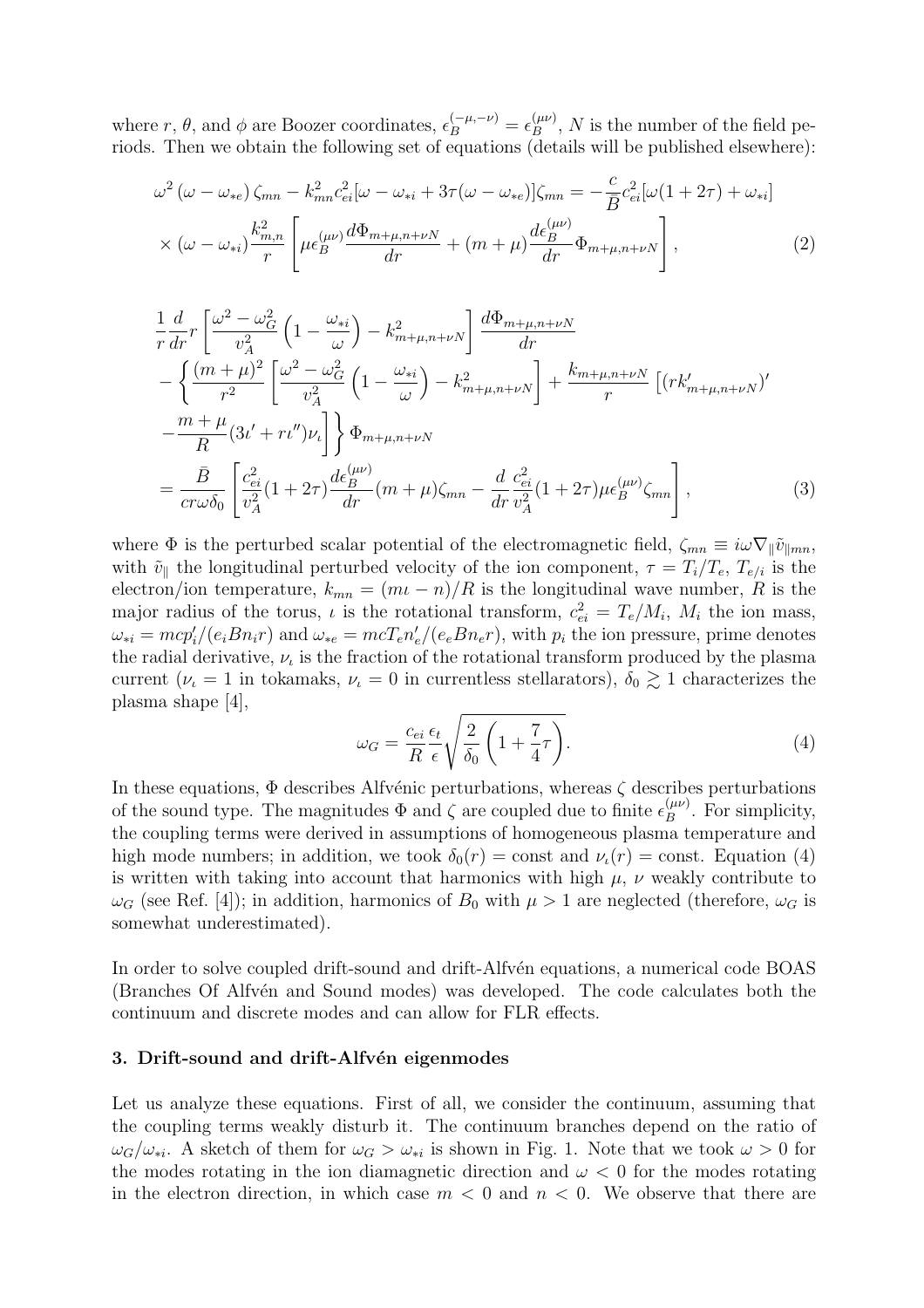

FIG. 1. Sketch of drift-Alfvén (labeled "A") and drift-sound (labeled "S") continuum branches for  $\omega_G > \omega_{*i} > |\omega_{*e}|$ . Notations:  $\omega_A = k_{\parallel}v_A$ ,  $\omega_s = k_{\parallel}c_s$ , with  $c_s$  the sound velocity. When  $T_e = T_i$ , only the parts of branches shown by bold lines are of interest because dotted lines lie in the region where  $\omega \sim k_{\parallel}v_{\text{th},i}$ , i.e., where the modes are strongly damped.

Alfvén branches with both  $\omega > 0$  and  $\omega < 0$ , but when  $\omega < \omega_{*i}$ , the Alfvén frequencies are positive. The sound continuum branch near which weakly damped modes are possible is negative. Similar conclusions can be drawn when  $\omega_G < \omega_{*i}$  and  $\omega_G < |\omega_{*e}|$  despite different behaviour of the continuum branches.

In order to see whether drift-sound modes exist in the framework of our model, we consider the simplest case of  $\mu = \nu = 0$ . Then the drift-Alfvén and drift-sound continua are decoupled; nevertheless, the equations determine the structure of drift-sound modes due to finite  $\epsilon_B^{(00)}$  $B_B^{(00)}$ . We write Eqs. (2), (3) for  $\nu_t = 0$  as follows:

$$
S\zeta_{mn} = p_1 \Phi'_{m+\mu, n+\nu N} + p_2 \Phi_{m+\mu, n+\nu N},\tag{5}
$$

$$
\frac{d}{dr}A\frac{d\Phi_{m+\mu,n+\nu N}}{dr} - \left[\frac{(m+\mu)^2}{r^2}A + k_{m+\mu,n+\nu N}(rk'_{m+\mu,n+\nu N})'\right]\Phi_{m+\mu,n+\nu N} = (q_1\zeta_{mn})' + q_2\zeta_{mn},\tag{6}
$$

where the coefficients can be easily determined by comparing Eqs.  $(5)$ ,  $(6)$  with Eqs.  $(2)$ , (3). We consider Eqs. (5), (6) in the vicinity of an extremum of the drift-sound continuum. Following an approach used in Ref. [16] to study well-localized Alfvén eigenmodes, we obtain the following Schrödinger-type equation for  $\mu = \nu = 0$ :

$$
\frac{d^2\Psi}{dx^2} + [E - U(x)]\Psi = 0,\t\t(7)
$$

where  $\Psi = \sqrt{A} \Phi_{mn}$ ,  $x = (r - r_0)/\Delta$ ,  $r_0$  the radius where the continuum defined by  $S(r_0, \omega) = 0$  has an extremum,  $\Delta^2 = 2S/S''|_{r_0}$ , the energy  $(E)$  and the potential  $(U(x))$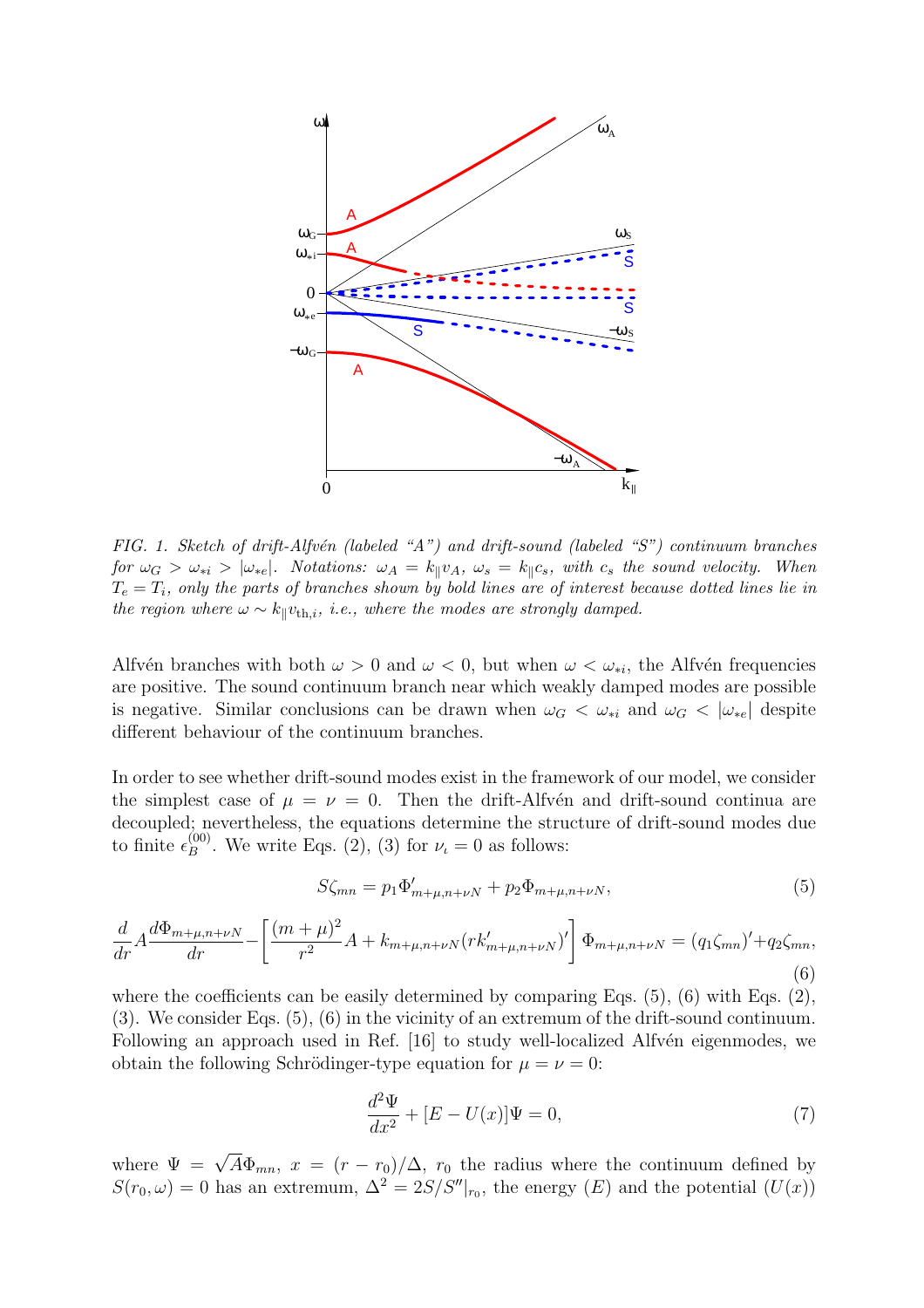are defined by

$$
E = -\left[\frac{m^2}{r^2} + \frac{k_{mn}(rk'_{mn})'}{A} + \frac{A''}{2A} - \left(\frac{A'}{2A}\right)^2\right]\Delta^2,\tag{8}
$$

$$
U(x) = \frac{2p_2 q_2}{AS''} \frac{1}{1+x^2},\tag{9}
$$

where all the magnitudes are taken at the point  $r_0$ . One can see that  $A < 0$  (at least, when  $\omega^2 < \omega_G^2$  or  $\omega^2 < k_{\parallel}^2 v_A^2$ ,  $p_2 q_2 > 0$  and  $S_{\omega} \equiv \partial S / \partial \omega > 0$  for  $\omega < 0$ ;  $S'' S_{\omega} > 0$  at the maximum of the continuum and  $S''S_{\omega}<0$  at the minimum. Therefore, there is a potential well at the maximum, and a hill at the minimum. The energy is typically negative (the first term dominates in Eq. (8), and  $\Delta^2 > 0$  for discrete modes). We conclude from here that discrete drift-sound eigenmodes exist when the continuum has a maximum (for  $\omega < 0$ ).

Drift-Alfvén eigenmodes can also be described by a Schrödinger-like equation. Neglecting the mode coupling, we have:

$$
\frac{d^2\Psi}{dr^2} + [E_1 - U_1(r)]\Psi = 0,
$$
\n(10)

where  $E_1 = 0$  and  $U_1(r) = -E/\Delta^2$ . A condition of the existence of discrete eigenmodes (not necessary well localized) is  $U_1(r) < 0$  in some region, which provides the presence of two "turning points". Discrete eigenmodes exist even when  $U_1(r) < 0$  in the whole plasma cross section provided that  $\Psi(a) = 0$ , with a the plasma radius [4].

#### 4. Kinetic eigenmodes

Considering the case of  $\mu \neq 0$ , we take into account effects of the finite ion Larmor radius (FLR) by adding a fourth-derivative term,  $\alpha r d^4 \Phi_{m+\mu,n+\nu}$  and  $r d^4 r^4$ , to the left-hand side of Eq. (6), where  $\alpha$  is proportional to square of the ion Larmor radius (see Ref. [17] for the case of  $\omega > \omega_*$ ). Eliminating  $\zeta$  from Eqs. (5) and (6), we obtain the following equation for drift-Alfvén and drift-sound eigenmodes:

$$
\frac{d}{dr}F\frac{d\Phi_{m+\mu,n+\nu N}}{dr} - \left[\frac{(m+\mu)^2}{r^2}F - g\right]\Phi_{m+\mu,n+\nu N} + \alpha r \frac{d^4\Phi_{m+\mu,n+\nu N}}{dr^4} = 0, \quad (11)
$$

where  $F = A - p_1 q_1 / S$ ,  $g = -k_{m+\mu,n+\nu} (rk'_{m+\mu,n+\nu}N)' - (q_1 p_2 / S)'$ . Note that in the ideal limit case  $(\alpha = 0)$  Eq. (11) possesses a continuous spectrum described by the equation  $F = 0$  (AS = p<sub>1</sub>q<sub>1</sub>). We approximate  $F(r)$  as  $F = F_{\omega}(\omega - \omega_0)(1 + x^2)$ , where  $x =$  $(r - r_0)/\Delta$ ,  $\Delta^2 = 2F_\omega(\omega - \omega_0)/F''$ ,  $F_\omega$  and  $F''$  are taken at a point  $(r_0, \omega_0)$  where the continuum has an extremum. Assuming the rest of coefficients to be constant, we perform continuum has an extremum. Assuming the rest of coefficients to be constant, we perform<br>the Fourier transformation:  $\Phi_{m+\mu,n+\nu N}(x) = \int dp \exp(ipx)\hat{\Phi}(p)$ . The obtained equation can be reduced to the Schrödinger equation (7), in which  $\Psi = (1 + \bar{p}^2)^{1/2} \hat{\Phi}, \bar{p} = p/M^{1/2}$ plays the role of x,  $E = -\mathcal{M}$ ,  $\mathcal{M} = \Delta^2 (m + \mu)^2 / r_0^2$ ,

$$
U(\bar{p}) = \frac{1}{(1+\bar{p}^2)^2} - \frac{\bar{g}}{1+\bar{p}^2} - \frac{2(m+\mu)^4 \alpha}{r_0^3 F''} \frac{\bar{p}^4}{1+\bar{p}^2},\tag{12}
$$

where  $\bar{q} = 2q/F''$ . In the ideal case  $(\alpha = 0)$ , Eq. (7) with U given by Eq. (12) possesses a discrete spectrum when  $\bar{g} > 1/4$  [18]. The effect of the FLR term is determined by the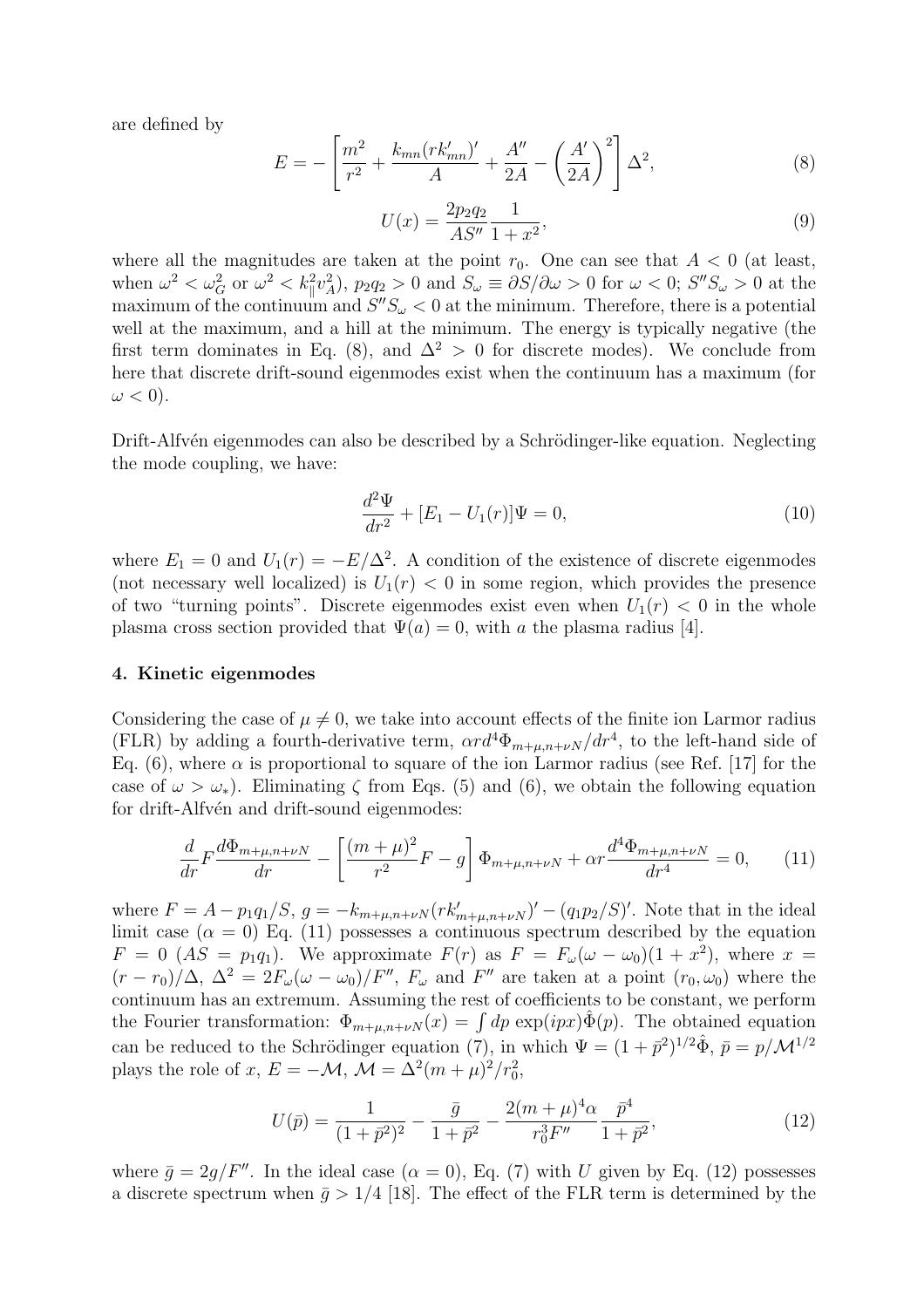sign of F''. When  $F'' < 0$  and  $\alpha > 0$ , FLR produces new modes in the continuum of the ideal equation (even when  $\bar{q}$  < 1/4 and ideal modes are absent); we refer to them as Kinetic Drift-Alfvén Eigenmodes (KDAE) and Kinetic Drift-Sound Eigenmodes (KDSE). In the contrary case,  $F'' > 0$ , FLR results in radiative damping of ideal modes. Typically, KDSEs exist below the maximum of the continuum (because  $F_{\omega} < 0$ ). In the case of  $\omega_G > \omega_{*i}$ , KDAEs exist below the maximum when either  $0 < \omega < \omega_{*i}$  or  $\omega < 0$  and  $|\omega| > \omega_G$ ; they exist above the minimum for  $\omega > \omega_G$  (like kinetic GAEs [19]).

## 5. Low-frequency instabilities in W7-AS

An analysis of several different W7-AS discharges (#39029, #43348, #54022 and others) confirmed the supposition based on Fig. 1 that the modes with lowest frequencies may rotate in the direction of the electron diamagnetic velocity, in contrast to the modes with higher frequencies. Figure 2 demonstrates this for the modes the discharge  $\#39029$ . The lowest frequency in most of the mentioned discharges were about 9 kHz, but 18 kHz in the discharge #43348. On the other hand, the 16 kHz mode in the discharge #40173 rotated in the ion diamagnetic direction. Therefore, one can suppose that drift-Alfvén modes were destabilized in the latter discharge, whereas drift-sound modes were destabilized in the former ones. A numerical modelling of LF instabilities in the W7-AS discharges #39029



FIG. 2. Tomographical reconstruction of soft X-ray data in the W7-AS discharge  $\#39029$  (time range  $0.500$  -  $0.501$  s). The high-frequency mode rotates in the ion diamagnetic direction, whereas the low-frequency mode rotates in the electron diamagnetic direction.

and  $\#40173$  was carried out. Earlier these discharges were analyzed in Refs. [4, 20], where some of the observed modes were identified as GAE and NGAE modes. However, theory of the mentioned works failed to explain the existence of the modes with the lowest frequencies (9 kHz in the discharge #39029 and 16 kHz in the discharge #40173). Now we can suggest an explanation: The code BOAS finds new modes. One of them, in the discharge #39029, is a drift-sound mode  $(m = -5, n = -2)$ , see Fig. 3; the existence condition of KDSE modes is satisfied in this case. Thus, the observed mode may be either "ideal" or kinetic mode. Another one, in the discharge  $\#40173$ , is a drift-Alfvén mode, which appears near the lowest branch with  $\omega > 0$  in Fig. 1. The found modes satisfy the condition  $v_{th,i} \ll \omega/k_{\parallel} \ll v_{th,e}$ . They can be destabilized by injected beam ions through the resonance  $\omega = (k_{m+\mu,n+\nu N} \pm i/R)v_{\parallel}^{\text{res}}$  due to the velocity anisotropy. A solution of this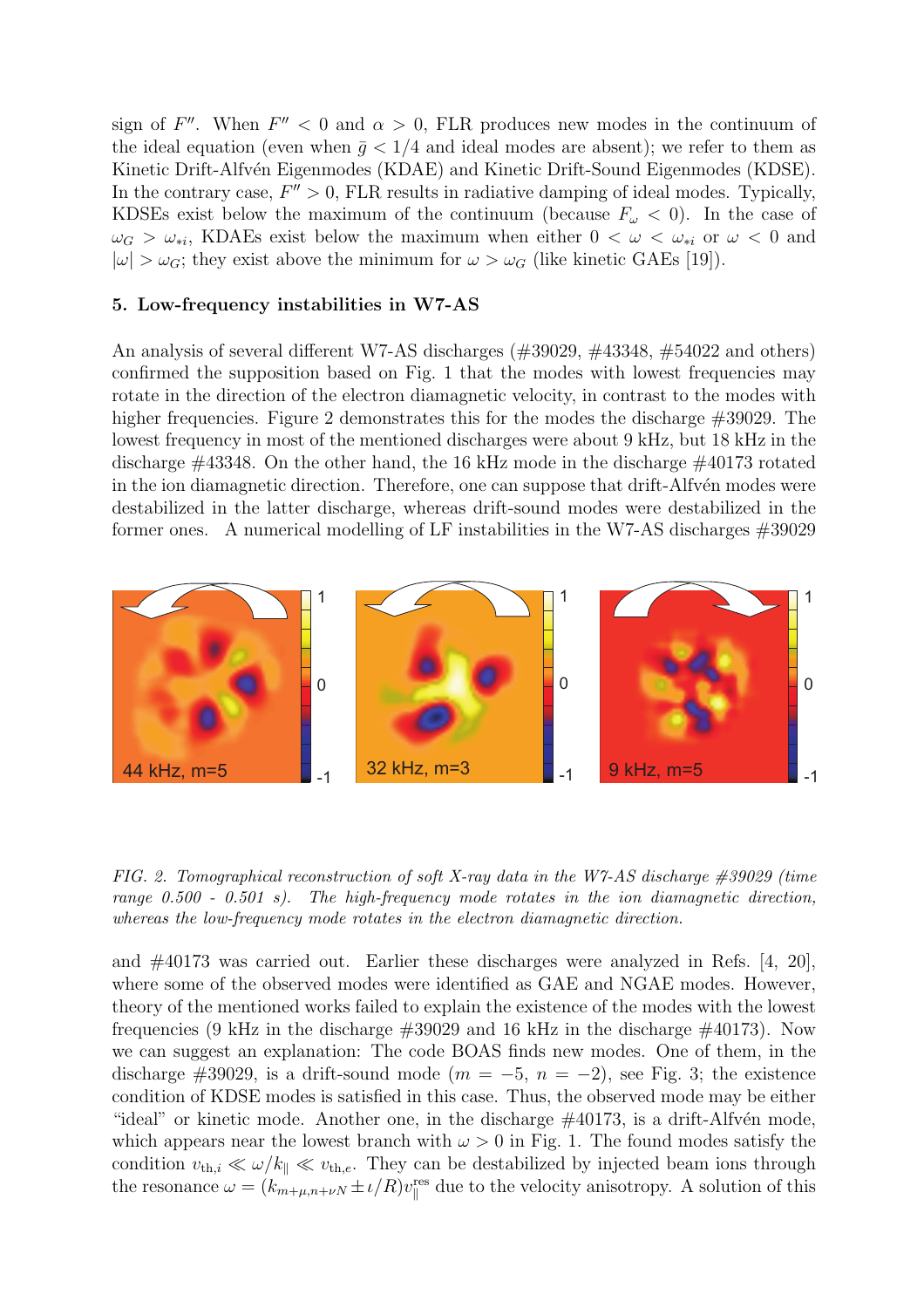

FIG. 3. Modelling of the 9-kHz instability in the W7-AS discharge  $\#39029$ : (a) drift-sound continuum branch (in red),  $\omega_G$ , and  $\omega_{*e}$ ; (b) the  $\zeta_{5,2}(r)$  component of the KDSE-mode. The  $\Phi_{6,2}(r)$ component of KDSE (not shown here) is considerably wider but has much smaller amplitude.

equation is  $v_{\parallel}^{\text{res}}/v_0 = 0.63$  ( $v_0$  is the velocity of injected ions) in the discharge #39029, which means that the drive can exceed the damping when  $0.63 < \chi < 0.77$ , where  $\chi$  the pitch angle of fast ions (this condition is obtained for the distribution function  $f_b \propto \delta(\chi - \chi_0)/v^3$  by using the result of Ref. [21]). In addition, spatial inhomogeneity of the electrons may contribute to the destabilization of the modes with  $\omega < 0$ .



FIG. 4. Modelling of instabilities in the W7-AS discharge  $\#40173$ : (a) drift-Alfvén continuum (in red),  $\omega_G$ , and  $\omega_{*i}$ ; (b) eigenmodes. The mode with  $\omega < \omega_{*i}$ , curve 1, is absent in the ideal MHD. The mode with higher frequency, curve 2, is NGAE [4]. The latter has a node, in agreement with the experiment.